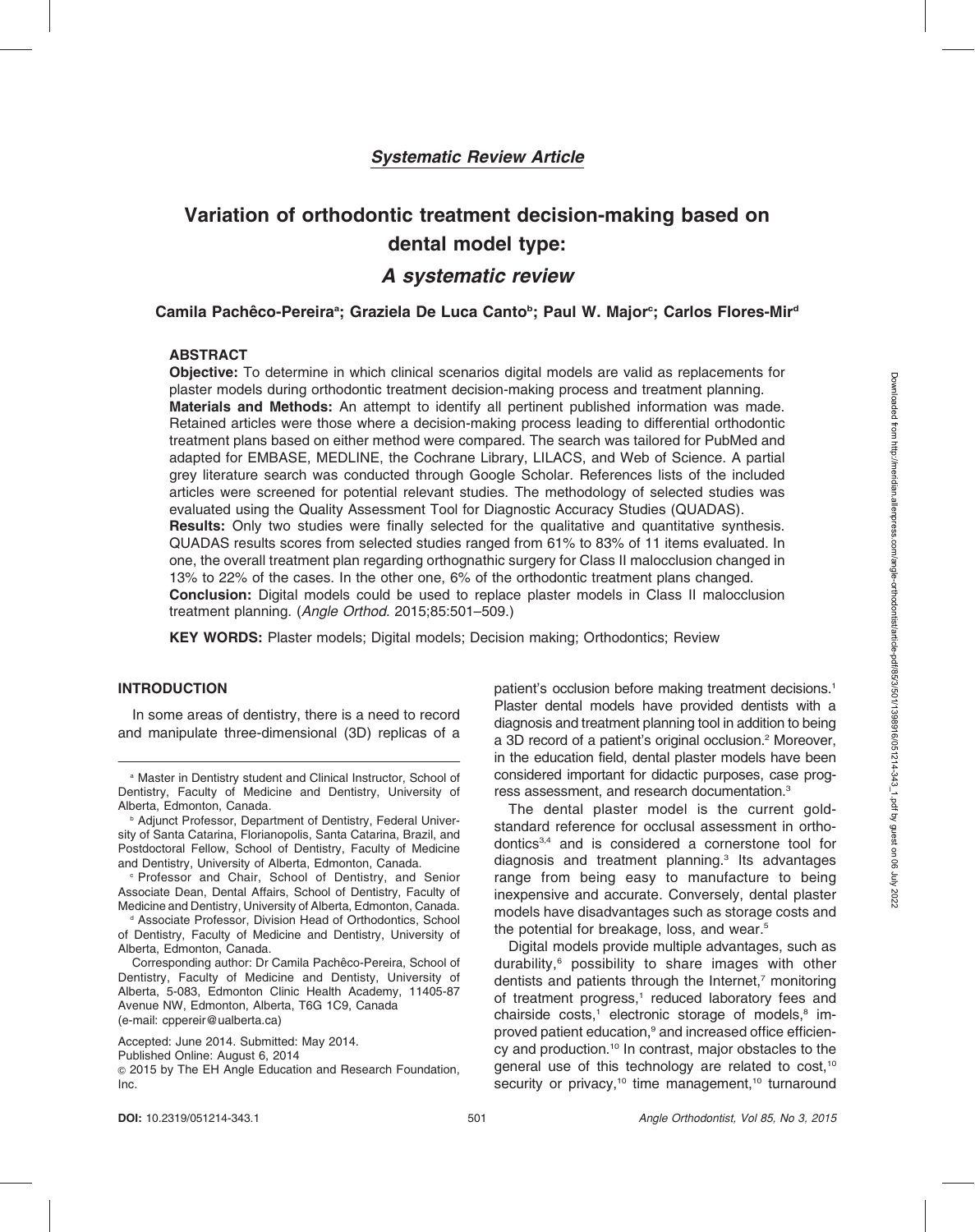| Database                                                  | <b>Key Words</b>                                                                                                                                                                                                                                                                                                                                                                                                                                   |
|-----------------------------------------------------------|----------------------------------------------------------------------------------------------------------------------------------------------------------------------------------------------------------------------------------------------------------------------------------------------------------------------------------------------------------------------------------------------------------------------------------------------------|
| PubMed<br>http://www.ncbi.nln.nih.gov/<br>pubmed          | (dental cast OR dental model OR plaster model OR study model) AND (emodel OR e-model OR computer<br>model OR digital model) AND (treatment planning OR treatment decision OR differential diagnosis OR<br>differential diagnosis) AND (orthodon*)                                                                                                                                                                                                  |
| <b>EMBASE</b><br>http//embase.com/search                  | (exp Dental Models/ or dental model*.mp. OR study model*.mp. OR plaster model*.mp. OR dental cast*.mp.)<br>AND (digital model*.mp. OR computer model*.mp. OR e-model*.mp. OR emodel*.mp.)                                                                                                                                                                                                                                                          |
| <b>MEDLINE</b><br>http://www.ncbi.nln.nih.gov/<br>pubmed  | (exp Dental Models/ or dental model*.mp. OR study model*.mp. OR plaster model*.mp. OR dental cast*.mp.)<br>AND (digital model*.mp. OR computer model*.mp. OR e-model*.mp. OR emodel*.mp.).<br>*Refined search: (differential diagnosis.mp. OR treatment decision.mp. OR treatment planning.mp. OR<br>orthodon <sup>*</sup> .mp.)                                                                                                                   |
| The Cochrane Library<br>http//cochrane.bvsalud.org/portal | (exp Dental Models/ or dental model*.mp. OR study model*.mp. OR plaster model*.mp. OR dental cast*.mp.)<br>AND (digital model*.mp. OR computer model*.mp. OR e-model*.mp. OR emodel*.mp.).                                                                                                                                                                                                                                                         |
| <b>LILACS</b><br>lilacs.bvsalud.org                       | ("modelos dentarios" OR "modelo de yeso" OR "modelo dental" OR "modelos de gesso" [Words] OR<br>"emodel" OR "e-modelo" OR "modelo de PC" OR "modelo digital" OR "emodelo" OR "emodelo" OR<br>"modelo virtual" OR "modelo digital" [Words]) AND (ortodontia OR ortodoncia [Words])                                                                                                                                                                  |
| Grey Literature (Google Scholar)<br>scholar.google.ca     | Any idiom; Without patents and citations; Classified by relevance; Search; "orthodontic", "model" in<br>anywhere in the article; At least one of following words: "study model" "dental cast" "dental model" "digital<br>model" emodel "e-model"; 100 most relevant articles.                                                                                                                                                                      |
| Web of Science<br>http://apps.webofknowledge.com          | TOPIC: ((dental cast OR dental model OR plaster model OR study model) AND (emodel OR e-model OR<br>computer model OR digital model) AND (treatment planning OR treatment decision OR differential<br>diagnosis OR differential diagnosis) AND (orthodon*)) Refined by: Research areas: (Dentistry Oral<br>Surgery Medicine) AND research domains: (Science Technology) AND languages: (English) AND<br>Document types (Article) Timespan=All years |

time depending on the technology, $3$  and the potential that electronically stored information could be permanently lost.<sup>11</sup>

Scientific evidence consistently supports the validity of measurements from digital dental arch models.<sup>12</sup> Studies assessing the accuracy of measurements regarding tooth size, $13$  arch width and length,  $14,15$  space analysis, $15,16$  reconstruction of the dental cast shape,  $17$ and relationship between arches<sup>18,19</sup> have shown that digital dental models are reliable and credible.

Although the validity of digital vs plaster models in terms of accuracy and reliability of specific dental arch measurements has been demonstrated in previous systematic reviews,<sup>12,20</sup> a similar critical assessment has not been conducted for overall treatment decisions about malocclusion. When assessing malocclusion, plaster models are used not only to quantify measurable occlusal features but also to observe and manipulate the patient's occlusion in three dimensions. A previous systematic review  $(SR)^{21}$  did investigate the use of records for orthodontic treatment planning decisions, but with a more wide scope. The purpose of this systematic review is therefore to evaluate whether the decisionmaking process differs when the orthodontic treatment planning is based on either plaster or digital models when the remaining orthodontic records are similar.

## MATERIALS AND METHODS

This systematic review follows the Preferred Reporting Items for Systematic Reviews and MetaAnalysis (PRISMA) checklist.<sup>22</sup> A systematic review of studies that evaluated the orthodontic diagnosis and treatment planning decisions based on plaster dental models in contrast to digital dental models was undertaken. Study selection was based on the following inclusion criteria:

- An orthodontic decision-making diagnosis that led to differential treatment plans based on the same patient records except for use of either plaster dental cast or digital models;
- Digital models obtained from physical plaster models.

The search was tailored for PubMed and adapted for EMBASE, MEDLINE, the Cochrane Library, LILACS, and Web of Science. A partial grey literature search was conducted through Google Scholar. Searches were inclusive until June 4, 2014. Reference lists of the included articles were screened for potential relevant studies not identified through the electronic databases. Tailored truncation and word combinations were applied and adapted for each database search (Table 1).

Two reviewers (CP and GL) independently screened the titles and abstracts identified from the electronic database results. Next, full articles were retrieved to confirm their eligibility. Researchers were not blinded to the authors and results of the study. Two investigators (CP and GL) selected articles for inclusion in the review and performed quality assessment independently. Disagreements were discussed verbally, and a third investigator (CF) was involved when necessary.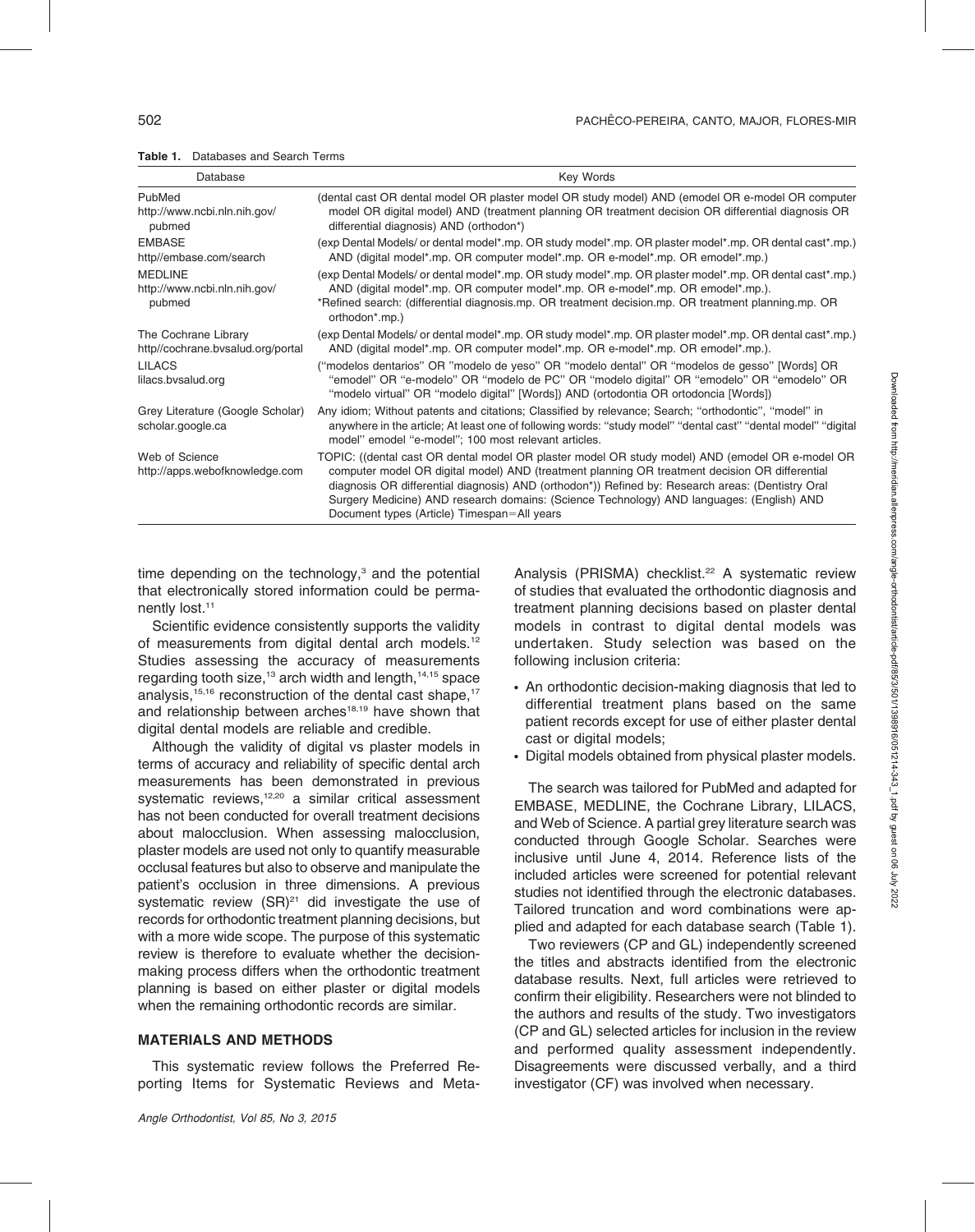

<sup>1</sup> Adapted from PRISMA.

Figure 1. Flow diagram of literature search and selection criteria.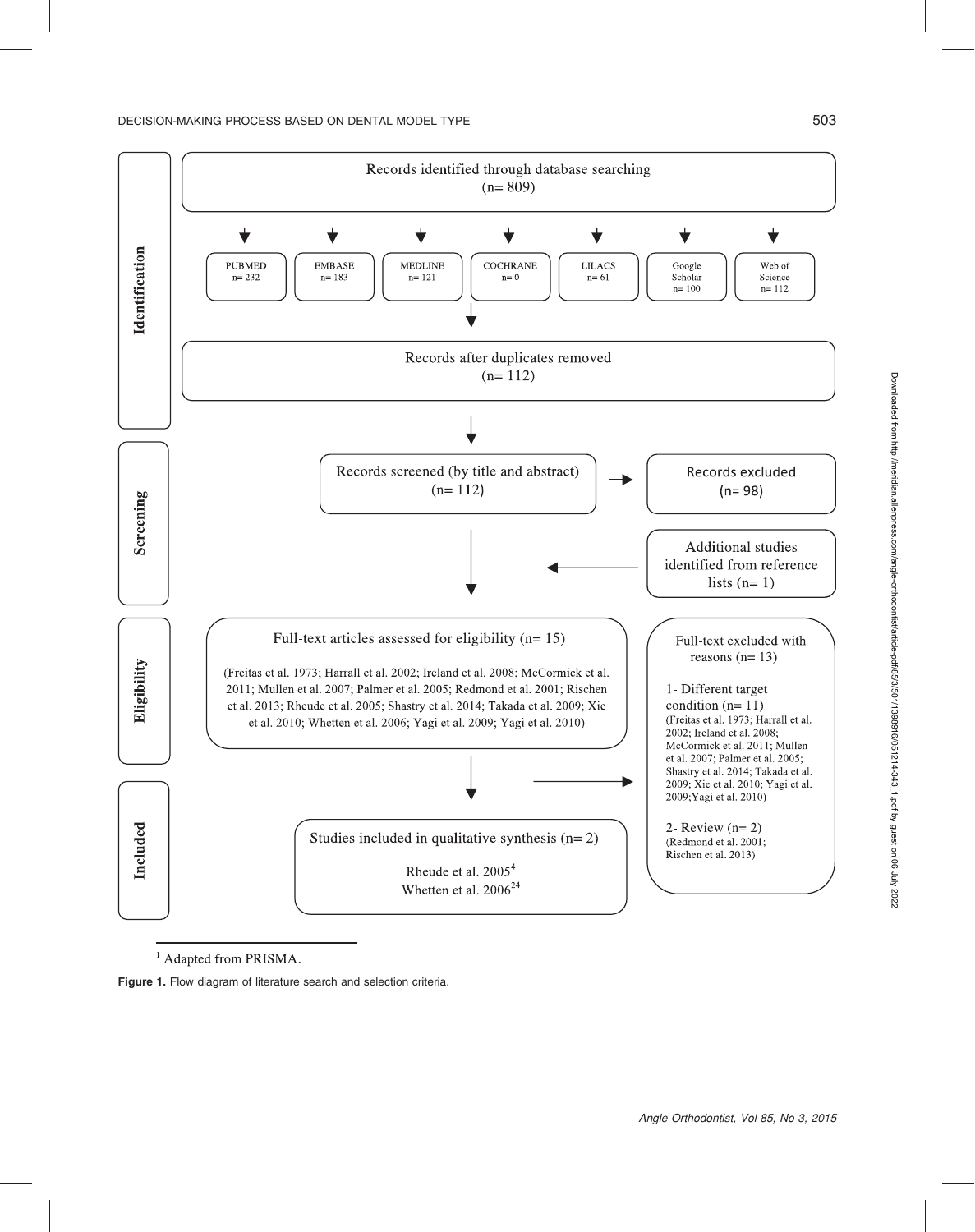| Author and<br>Year                   | Country              | Sample Size                                     | Included Malocclusions                                                                                                                                                                                                                 | <b>Objectives</b>                                                                                                                                                                                                                                                                 | <b>Dental Cast</b><br>Parameter             |
|--------------------------------------|----------------------|-------------------------------------------------|----------------------------------------------------------------------------------------------------------------------------------------------------------------------------------------------------------------------------------------|-----------------------------------------------------------------------------------------------------------------------------------------------------------------------------------------------------------------------------------------------------------------------------------|---------------------------------------------|
| Rheude<br>et al. 2005 <sup>4</sup>   | <b>United States</b> | 7 sets of pretreatment<br>records               | Adults and early treatments of<br>Class I malocclusion treated<br>with extractions of permanent<br>teeth; deep overbite; Class II<br>division I malocclusion;<br>anteroposterior skeletal<br>discrepancy and transverse<br>discrepancy | To determine the diagnostic and<br>treatment-planning value of<br>digital models compared with<br>plaster study models<br>To determine whether the digital<br>or plaster models influence the<br>decision-making process in dif-<br>ferent levels of orthodontist ex-<br>perience | Plaster dental<br>model from<br>impressions |
| Whetten<br>et al. 2006 <sup>24</sup> | Canada               | 10 sets of pretreatment<br>orthodontics records | Class II molar in at least one<br>side; ANB between $4^\circ$ and $9^\circ$ ;<br>overjet $\geq$ 4 mm; at least<br>13 years of age                                                                                                      | To determine whether there is a<br>difference in intrarater agree-<br>ment in measurements for sur-<br>gery, extractions, and auxiliary<br>appliances based on the study<br>model format                                                                                          | Plaster dental<br>model from<br>impressions |

Table 2. Summary of Descriptive Characteristics of Included Articles

Thereafter one author (CP) performed data extraction and a second author (GL) crosschecked all the collected information. Disagreements were again discussed verbally until consensus was achieved. A third investigator was involved when necessary.

Any type of outcome measurement was considered (categoric and continuous variables). When required, authors were contacted to identify unpublished or unclear pertinent information.

Methodologic quality of selected studies was assessed through the Quality Assessment Tool of Diagnostic Accuracy Studies (QUADAS)<sup>23</sup> checklist. Two reviewers scored the QUADAS items and assessed, independently, the quality of each included study. A third reviewer (PWM) solved potential disagreements between the two reviewers. A meta-analysis was planned if the data from different studies were relatively homogeneous and appropriate to statistical clustering.

## RESULTS

Once the selection process was completed only two articles<sup>24</sup> remained for the qualitative and quantitative synthesis. A flow diagram of the selection process is presented in Figure 1, and a list of excluded studies with reasons for the exclusion is outlined in Appendix 1.

## Study Characteristics

The selected studies were conducted in the United States<sup>4</sup> and Canada.<sup>24</sup> Both assessment groups were

based in dental schools and published in English. Sample size ranged from 7 to 10 sets of records. Age of the patients, as indicated pretreatment records, was at least 13 years in one study $24$  but not specified in the other.4 Plaster models were made from alginate impressions, and in both studies the digital models were produced by Geodigm Corporation (e-model, Falcon Heights, MN, USA). Two sets of impressions were made for each patient, one for the plaster model and the other for digital model production. Table 2 presents the data extracted from the included studies.

For the first study, $4$  the assessed outcome was the influence of using plaster or digital models on diagnostic descriptions, treatment plans, and the absolute need for plaster casts to be able to complete a diagnostic decision. The seven cases represented different types of malocclusions, as defined by the American Board of Orthodontics, and encompassed an early treatment case, an adult treatment case, a Class I malocclusion to be treated with extractions, a deep overbite malocclusion, a Class II division 1 malocclusion, an anteroposterior skeletal discrepancy, and a transverse discrepancy.

In the second study, $24$  a decision flowchart targeted agreements regarding the need for: surgery or not, extraction or not, and adoption of auxiliary appliance or not. They<sup>24</sup> blinded the examiners and the records to maintain evaluator blindness and prevent further identification of the case during the second evaluation. Ten sets of Class II malocclusion records were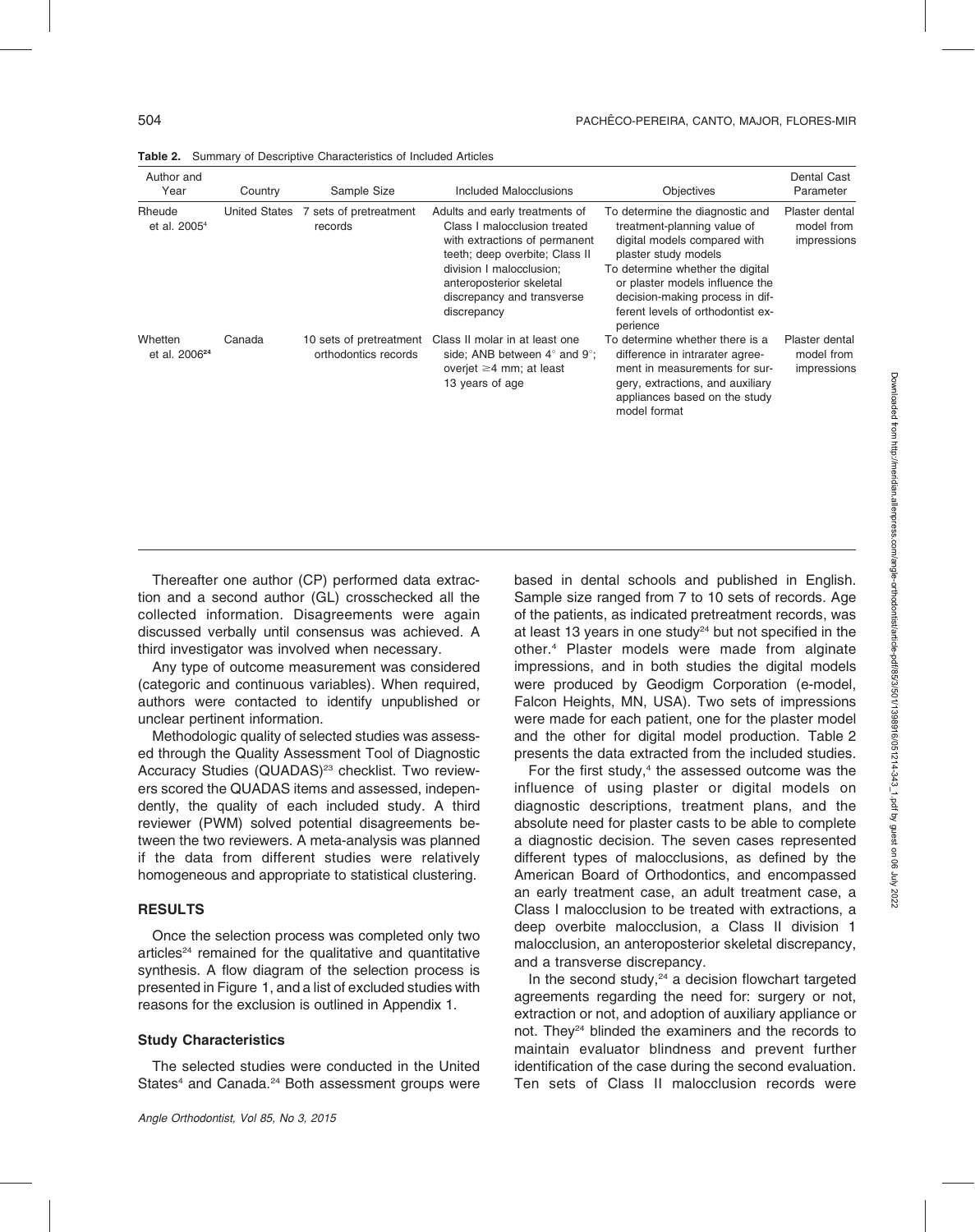Table 2. Extended

| Method                                                                                                                                                                                                                                                                                                                                                                                                                    | Digital Model<br>Production | Statistical<br>Analysis        | Findings                                                                                                                                                                                                                                                                                                                                                                                                                                                                                                                                                                       | <b>Outcome Measurements</b>                                                                                                                                                                                                                                                                                                                                                                     |
|---------------------------------------------------------------------------------------------------------------------------------------------------------------------------------------------------------------------------------------------------------------------------------------------------------------------------------------------------------------------------------------------------------------------------|-----------------------------|--------------------------------|--------------------------------------------------------------------------------------------------------------------------------------------------------------------------------------------------------------------------------------------------------------------------------------------------------------------------------------------------------------------------------------------------------------------------------------------------------------------------------------------------------------------------------------------------------------------------------|-------------------------------------------------------------------------------------------------------------------------------------------------------------------------------------------------------------------------------------------------------------------------------------------------------------------------------------------------------------------------------------------------|
| 7 examiners, orthodontists,<br>divided into 2 groups ac-<br>cording to experience level:<br>Group 1: $<$ 15 years of<br>experience<br>Group 2: $>15$ years of<br>experience                                                                                                                                                                                                                                               | Geodigm<br>Corporation      | $\gamma^2$ test<br>$(P = .05)$ | Results showed that 12.8% of diagnostic<br>characteristics, 12.0% of treatment<br>mechanic procedures, and 6.0% of<br>proposed treatment plans changed<br>after analysis of records with plaster<br>models.                                                                                                                                                                                                                                                                                                                                                                    | In the vast majority of situations<br>digital models can be used suc-<br>cessfully for orthodontic records.<br>Statistically significant differences<br>were found between plaster and<br>digital models, but the degree of<br>record changes was minor and<br>considered to be clinically insignif-<br>icant for decision-making.                                                              |
| Orthodontists, divided in 2<br>groups $(n=31)$ :<br>Group 1(experimental, mod-<br>els digital/plaster, and ex-<br>aminers who had never<br>used digital models before):<br>20 orthodontists selected in<br>3 different cities (Edmonton<br>and Calgary, Alberta, Can-<br>ada, and Las Vegas, Ne-<br>vada, United States<br>Group 2 (control, models<br>plaster/plaster): 11 ortho-<br>dontists in Edmonton and<br>Calgary | Geodigm<br>Corporation      | Mcnemar<br>test                | Good agreement was noted for surgery<br>$(P = 1.00, \kappa = 0.549)$ , extractions $(P =$<br>.360, $k = 0.570$ , and auxiliary appli-<br>ances ( $P = 1.00$ , $\kappa = 0.539$ ) for the<br>digital/plaster group. Agreement in the<br>plaster/plaster group for surgery ( $P =$<br>1.00, $\kappa = 0.671$ , extractions (P =<br>1.00, $\kappa = 0.626$ ), and auxiliary appli-<br>ances ( $P = .791$ , $\kappa = 0.672$ ) was good.<br>Overall proportions of agreement<br>ranged from 0.777 to 0.870 for digital/<br>plaster and from 0.818 to 0.873 for<br>plaster/plaster. | There was no statistical difference in<br>intrarater treatment-planning<br>agreement for Class II malocclu-<br>sions based on the use of digital<br>models in place of traditional plas-<br>ter models. Digital orthodontic<br>study models (e-models) are a<br>valid alternative to traditional plas-<br>ter study models in treatment<br>planning for patients with Class II<br>malocclusion. |

selected to represent a spectrum of severity based on ANB angle between  $4^\circ$  and  $9^\circ$ , overjet  $\geq 4$  mm, age 13 years and older, and at least a half-step Class II molar relation in one side.

Significant differences between the numbers of examiners included were detected. In the first study,<sup>4</sup> seven examiners were divided in two groups based on their level of clinical orthodontic experience. In the second study,<sup>24</sup> 31 examiners, divided in two groups, analyzed the records: an experimental group unfamiliar with digital models and a control group composed of 11 orthodontists who used digital models in treatment planning.

#### Risk of Bias Within Studies

The overall percentage of the QUADAS criteria for each study is shown in Appendix 2. The QUADAS score was 63% for one study<sup>4</sup> and 81% for the other.<sup>24</sup> The quality assessment score was based on 11 of the 14 items of the quality assessment. Specifically, 11 items, including patient spectrum, reference standard, verification bias, review bias, clinical review bias, incorporation bias, test execution, and indeterminate results, were analyzed by this systematic review and represent 100% of the score. The QUADAS items 4, 13, and 14 did not apply to this specific diagnostic setup. No study represented the whole spectrum of malocclusion cases properly. As in this case most of the diagnostic available information was similar, so full independence between tests could not be expected. Only 30 minutes passed between evaluations for one study,<sup>4</sup> and recall bias could occur in such a short time span.

#### Synthesis of Results

The study of Whetten et al.<sup>24</sup> presented decision agreement for surgery, indication of extractions, and adoption of auxiliary appliances when digital models were compared with plaster models and vice versa in a spectrum of Class II malocclusion cases. Overall agreement ranged from 78% to 87% for digital vs plaster and from 82% to 87% for plaster vs plaster.

Rheude et al.<sup>4</sup> found a statistically significant disagreement during diagnosis in 13% of the cases. In addition, disagreements were found during treatment of the same patient and during treatment mechanics selection in 6 of 49 mechanical procedures.

Both studies used e-models as digital models, and their examiners received specific training to view and manipulate the digital model's software.

#### Risk of Bias Across Studies

The selected studies $24$  used similar diagnostic methods, which reduced the possibility of misdiagnosis. They could be considered homogeneous, but they presented the data in different way. Whetten et al.<sup>24</sup> reported only the proportion of agreement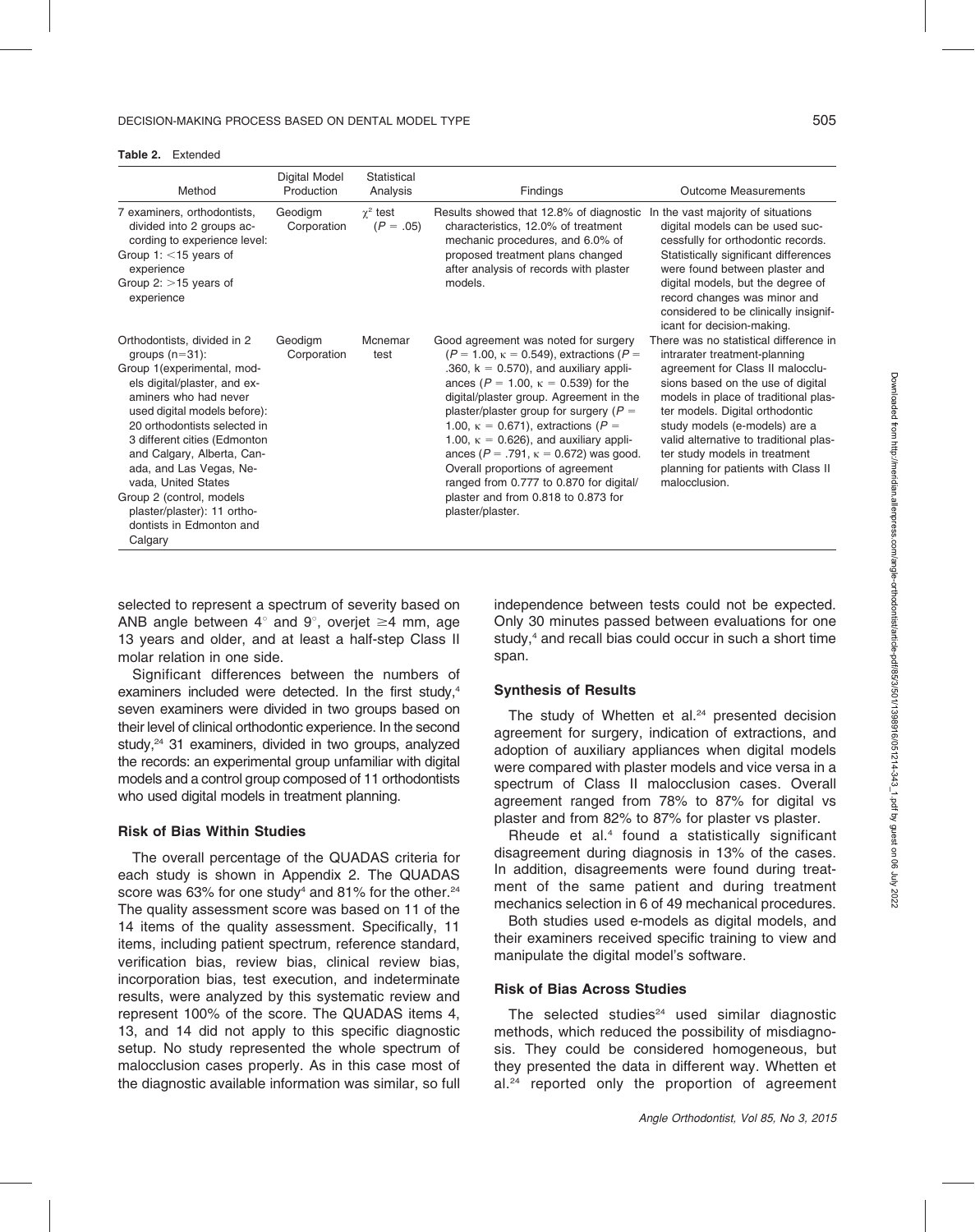whereas Rheude et al.<sup>4</sup> reported the number of diagnostic characteristics and treatment-planning changes. Therefore, it was not feasible to conduct a meta-analysis.

## **DISCUSSION**

Orthodontic treatment planning is complex and requires the ability to simultaneously analyze multiple data obtained from different orthodontic diagnostic records. In this context, dental models are essential in providing a 3D record of a patient's occlusion.5 The development of an interactive 3D digital model of a patient's occlusion has been proposed as a way to greatly improve the clinician's ability to determine different treatment options, monitor changes over time, predict and display final treatment results, and measure treatment outcomes more accurately.<sup>7</sup> Radiographs, photographs, and superimposition of images are tools that were initially nondigital but nowadays are largely optimized through the use of digital software. This systematic review found that digital dental casts could well replace conventional dental cast models for some clinical decision processes; however, complete equivalency has not been established.

Whetten et al.<sup>24</sup> attested that digital models do not affect the treatment-planning decision in Class II malocclusions. Although discrepancies were identified when borderline surgical cases were considered, neither the digital nor the plaster model skewed the frequency of recommendation for surgery. It is noteworthy that discrepancies were also present in treatment planning for borderline surgery cases based on two sessions with plaster models.

The results of the study of Rheude et al.<sup>4</sup> should be interpreted with caution. The sample size was small (seven cases) and represented a heterogeneous group of malocclusions. Only one case per malocclusion type was evaluated. The study design was appropriate to evaluate the degree of agreement regarding diagnosis. However, a study design without a spectrum of severity within a particular category of malocclusion does not provide enough information to evaluate equivalency of treatment plan decisionmaking. It was found that the frequency of variation in diagnosis between digital and plaster models decreased as the evaluator gained experience with digital models; thus, a transition phase is recommended when replacing plaster models with digital models as some software handling and understanding are required. In addition, a component of clinical experience, related to visual adjustment when using digital models and software tools, may initially affect the decision-making process.

The fact that orthodontists do not solely rely on dental models to diagnose patients and do treatment planning cannot be omitted. Therefore, the impact of changing one of the multiple diagnostic tools used during decision-making should not be overemphasized.

Two previous systematic reviews discussed the reliability of measurements from digital models compared with plaster models. Fleming et al.<sup>12</sup> and Luu et al.<sup>20</sup> concluded that measurements in digital models were reliable and valid. Our conclusions were different from those in the review by Rischen et al.<sup>21</sup> The current systematic review focuses exclusively on the diagnostic implications of using either plaster or digital models while keeping the remaining records similar. In contrast to their conclusions, we do not believe that, based on the available evidence of the two included studies, it can be concluded that digital models can be used to replace plaster casts. Digital models should only be used to replace plaster models in Class II malocclusion treatment planning. Unfortunately, the included articles did not provide sufficient evidence to conclude that digital models are a valid replacement for other malocclusion types. In addition, the review by Rischen et al.<sup>21</sup> did not analyze treatment-planning implications in depth.

Several authors have stated the benefits of accessing virtual images from patients' records. Among these benefits are easy data transmission during referral processes3,10 and time savings during treatment planning and diagnosis compared with the time required for conventional model setup and reconstruction.25 When considering the usefulness of digital models in addition to other digital orthodontic data, the decision process could be optimized by integrating 3D views of models, patient's photos, and crosssectional anatomic images extracted from cone-beam computed tomography, thereby reducing the time spent to prepare surgical cases.<sup>26,27</sup> It has been argued that the high definition of 3D imaging software benefits the orthodontist's decision process.<sup>28</sup> It has not yet been proven, however. Finally, the useful application of digital technology to increase office efficiencies and reduce storage requirements is reported by orthodontists.<sup>10</sup> However, current clinicians should enhance their acceptance behavior by adapting to new technology.<sup>29</sup> It can be argued that this transition will not be faced by the future generation of orthodontists because they are already being trained with this technology. Several studies from the health sciences and education areas attested to the importance of using virtual patients to teach medical students.29,30 Despite the high costs linked to the implementation of technology, virtual patients are considered an effective teaching methodology.30,31 The benefits of this integrative learning approach range from education training to simulation of the consequences of clinical decision-making.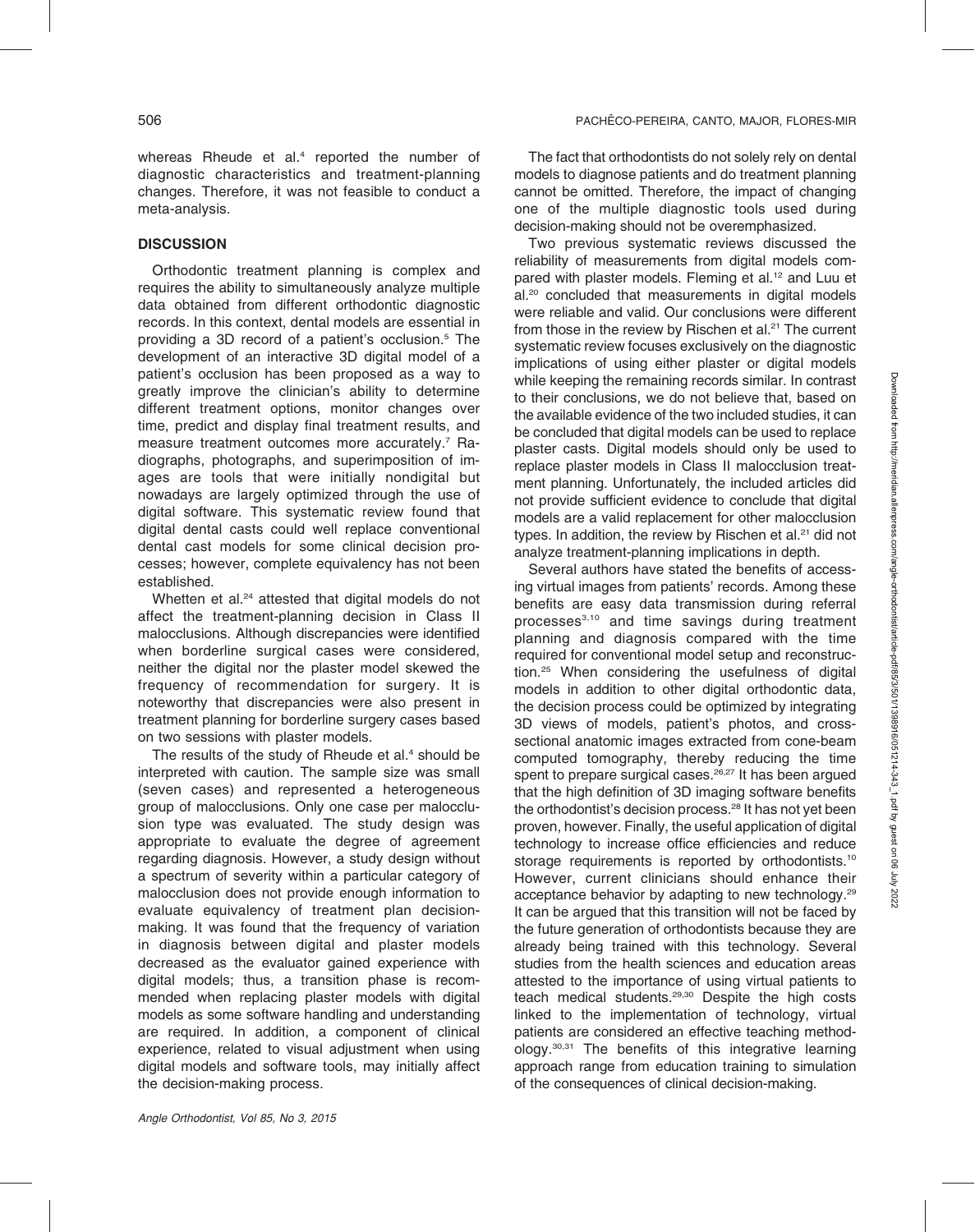In summary, the results of this systematic review suggest that digital models are valid in treatment planning for Class II malocclusion. Additional research is needed to demonstrate the validity of digital models in treatment planning for other forms of malocclusion, such as Class III.

Some methodologic limitations of this review should be considered. First, there was no standardization regarding the methodology of the two included articles. Second, there was a significant sample-size difference. These studies do not represent the complete variation of the malocclusions faced by orthodontists. One article assessed seven sets of records<sup>4</sup> with different malocclusion types without showcasing the malocclusion spectrum for any of these malocclusion types. The other study<sup>24</sup> used 10 sets of records focused exclusively on a spectrum of Class II malocclusions. Future studies should include all types of molar relation and discrepancies. Issues regarding the capability of this technology to properly articulate the occlusion has been noted.3 In one of the studies only 30 minutes passed between the evaluations.<sup>4</sup> It could be argued that the evaluators could have easily recalled their previous decision. Furthermore, digital models were assessed first followed by plaster models. The sequence of model analysis could produce a systematic bias. This study included only one case for each malocclusion category. Assessment of decision-making should evaluate multiple cases within each category. It is clear that additional research is needed to properly represent the whole malocclusion spectrum.

#### **CONCLUSIONS**

- Digital models could be used to replace plaster models in Class II malocclusion treatment planning.
- . The included articles did not provide sufficient evidence to conclude that digital models could be used to replace plaster models in all other malocclusion types.

#### ACKNOWLEDGMENT

We thank Dr José Roberto Pereira for his helpful feedback.

#### **REFERENCES**

- 1. Ireland AJ, McNamara C, Clover MJ, et al. 3D surface imaging in dentistry—what we are looking at. Br Dent J. 2008;205:387–392.
- 2. Joffe L. OrthoCAD: digital models for a digital era. J Orthod. 2004;31:344–347.
- 3. Shastry S, Park JH. Evaluation of the use of digital study models in postgraduate orthodontic programs in the United States and Canada. Angle Orthod. 2014;84:62–67.
- 4. Rheude B, Sadowsky PL, Ferriera A, Jacobson A. An evaluation of the use of digital study models in orthodontic diagnosis and treatment planning. Angle Orthod. 2005;75:300–304.
- 5. Abizadeh N, Moles DR, O'Neill J, Noar JH. Digital versus plaster study models: how accurate and reproducible are they? J Orthod. 2012;39:151–159.
- 6. Horton HM, Miller JR, Gaillard PR, Larson BE. Technique comparison for efficient orthodontic tooth measurements using digital models. Angle Orthod. 2010;80:254–261.
- 7. Harrell WE, Hatcher DC, Bolt RL. In search of anatomic truth: 3-dimensional digital modeling and the future of orthodontics. Am J Orthod Dentofacial Orthop. 2002;122:325–330.
- 8. Mullen SR, Martin CA, Ngan P, Gladwin M. Accuracy of space analysis with emodels and plaster models. Am J Orthod Dentofacial Orthop. 2007;132:346–352.
- 9. Schleyer TK, Thyvalikakath TP, Spallek H, Dziabiak MP, Johnson LA. From information technology to informatics: the information revolution in dental education. J Dent Educ. 2012;76:142–153.
- 10. Palmer NG, Yacyshyn JR, Northcott HC, Nebbe B, Major PW. Perceptions and attitudes of Canadian orthodontists regarding digital and electronic technology. Am J Orthod Dentofacial Orthop. 2005;128:163–167.
- 11. State FDo. Electronic Records and Records Management Practices. 2010. Available at: http://dlis.dos.state.fl.us/ RecordsManagers. Accessed Jan 2014.
- 12. Fleming PS, Marinho V, Johal A. Orthodontic measurements on digital study models compared with plaster models: a systematic review. Orthod Craniofac Res. 2011;14:1–16.
- 13. Bootvong K, Liu Z, McGrath C, et al. Virtual model analysis as an alternative approach to plaster model analysis: reliability and validity. Eur J Orthod. 2010;32:589–595.
- 14. Keating AP, Knox J, Bibb R, Zhurov AI. A comparison of plaster, digital and reconstructed study model accuracy. J Orthod. 2008;35:191–201; discussion 175.
- 15. Goonewardene RW, Goonewardene MS, Razza JM, Murray K. Accuracy and validity of space analysis and irregularity index measurements using digital models. Aust Orthod J. 2008;24:83–90.
- 16. Leifert MF, Leifert MM, Efstratiadis SS, Cangialosi TJ. Comparison of space analysis evaluations with digital models and plaster dental casts. Am J Orthod Dentofacial Orthop. 2009;136:16 e11–14; discussion 16.
- 17. Hirogaki Y, Sohmura T, Satoh H, Takahashi J, Takada K. Complete 3-D reconstruction of dental cast shape using perceptual grouping. IEEE Trans Med Imaging. 2001;20: 1093–1101.
- 18. Mok CW, Zhou L, McGrath C, Hagg U, Bendeus M. Digital images as an alternative to orthodontic casts in assessing malocclusion and orthodontic treatment need. Acta Odontol Scand. 2007;65:362–368.
- 19. Naidu D, Freer TJ. Validity, reliability, and reproducibility of the iOC intraoral scanner: a comparison of tooth widths and Bolton ratios. Am J Orthod Dentofacial Orthop. 2013;144: 304–310.
- 20. Luu NS, Nikolcheva LG, Retrouvey JM, et al. Linear measurements using virtual study models. Angle Orthod. 2012;82:1098–1106.
- 21. Rischen RJ, Breuning KH, Bronkhorst EM, Kuijpers-Jagtman AM. Records needed for orthodontic diagnosis and treatment planning: a systematic review. PLoS One. 2013; 8(11):e74186.
- 22. Moher D, Liberati A, Tetzlaff J, Altman DG, Group P. Preferred reporting items for systematic reviews and metaanalyses: the PRISMA Statement. Open Med. 2009;3: e123–e130.
- 23. Hollingworth W, Medina LS, Lenkinski RE, et al. Interrater reliability in assessing quality of diagnostic accuracy studies using the QUADAS Tool. Acad Radiol. 2006;13:803–810.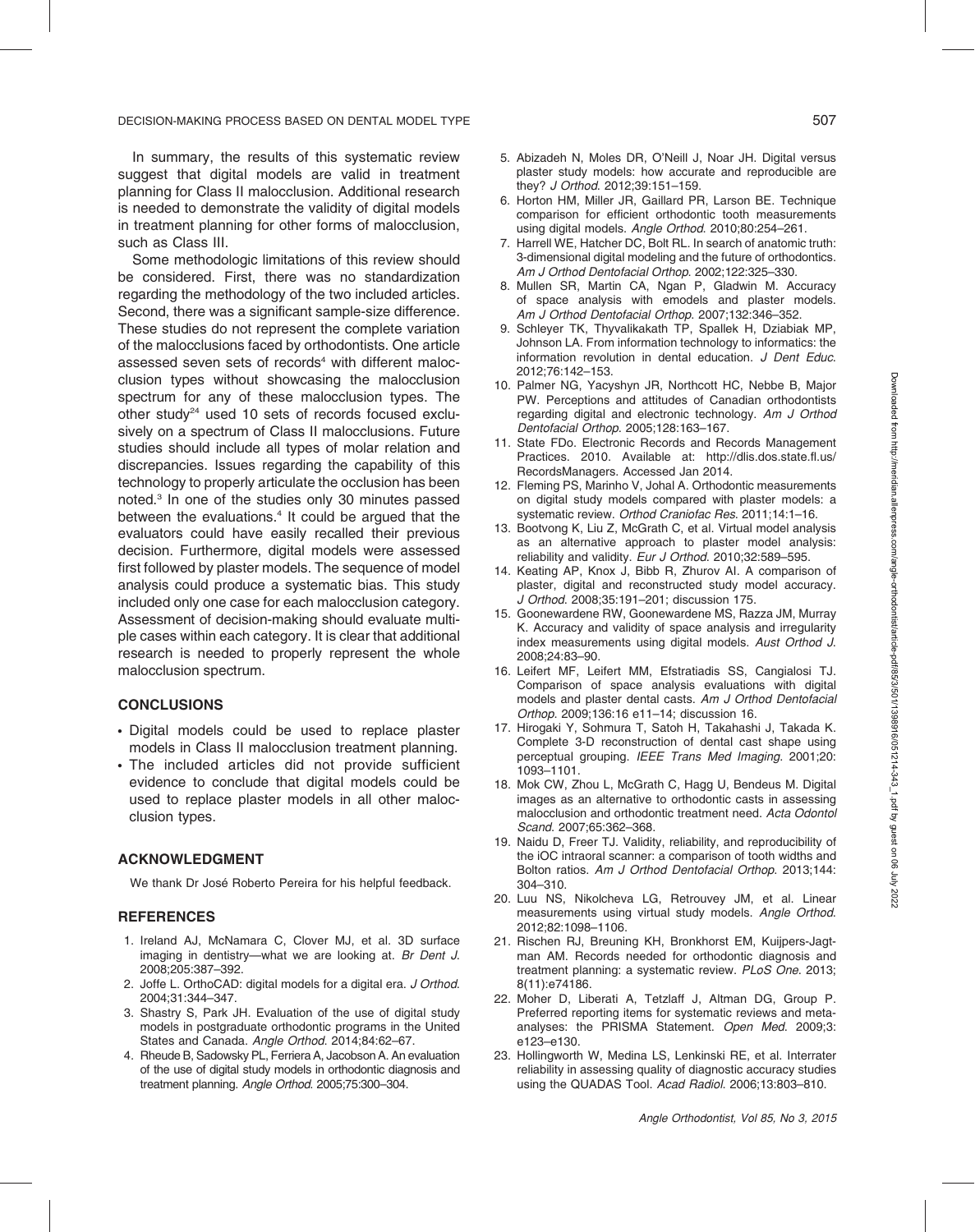- 24. Whetten JL, Williamson PC, Heo G, Varnhagen C, Major PW. Variations in orthodontic treatment planning decisions of Class II patients between virtual 3-dimensional models and traditional plaster study models. Am J Orthod Dentofacial Orthop. 2006;130:485–491.
- 25. Kuroda T, Motohashi N, Tominaga R, Iwata K. Threedimensional dental cast analyzing system using laser scanning. Am J Orthod Dentofacial Orthop. 1996;110:365–369.
- 26. Xie X, Wang L, Wang A. Artificial neural network modeling for deciding if extractions are necessary prior to orthodontic treatment. Angle Orthod. 2010;80:262–266.
- 27. McCormick SU, Drew SJ. Virtual model surgery for efficient planning and surgical performance. J Oral Maxillofac Surg. 2011;69:638–644.
- 28. Yagi M, Ohno H, Takada K. Computational formulation of orthodontic tooth-extraction decisions. Part II: which tooth should be extracted? Angle Orthod. 2009;79:892–898.
- 29. Sambasivan M, Esmaeilzadeh P, Kumar N, Nezakati H. Intention to adopt clinical decision support systems in a developing country: effect of physician's perceived professional autonomy, involvement and belief: a cross-sectional study. BMC Med Inform Dec Mak. 2012;12:142–149.
- 30. Bloice MD, Simonic KM, Holzinger A. On the usage of health records for the design of virtual patients: a systematic review. BMC Med Inform Decis Mak. 2013;13:103–110.
- 31. Huang G, Reynolds R, Candler C. Virtual patient simulation at US and Canadian medical schools. Acad Med. 2007;82: 446–451.